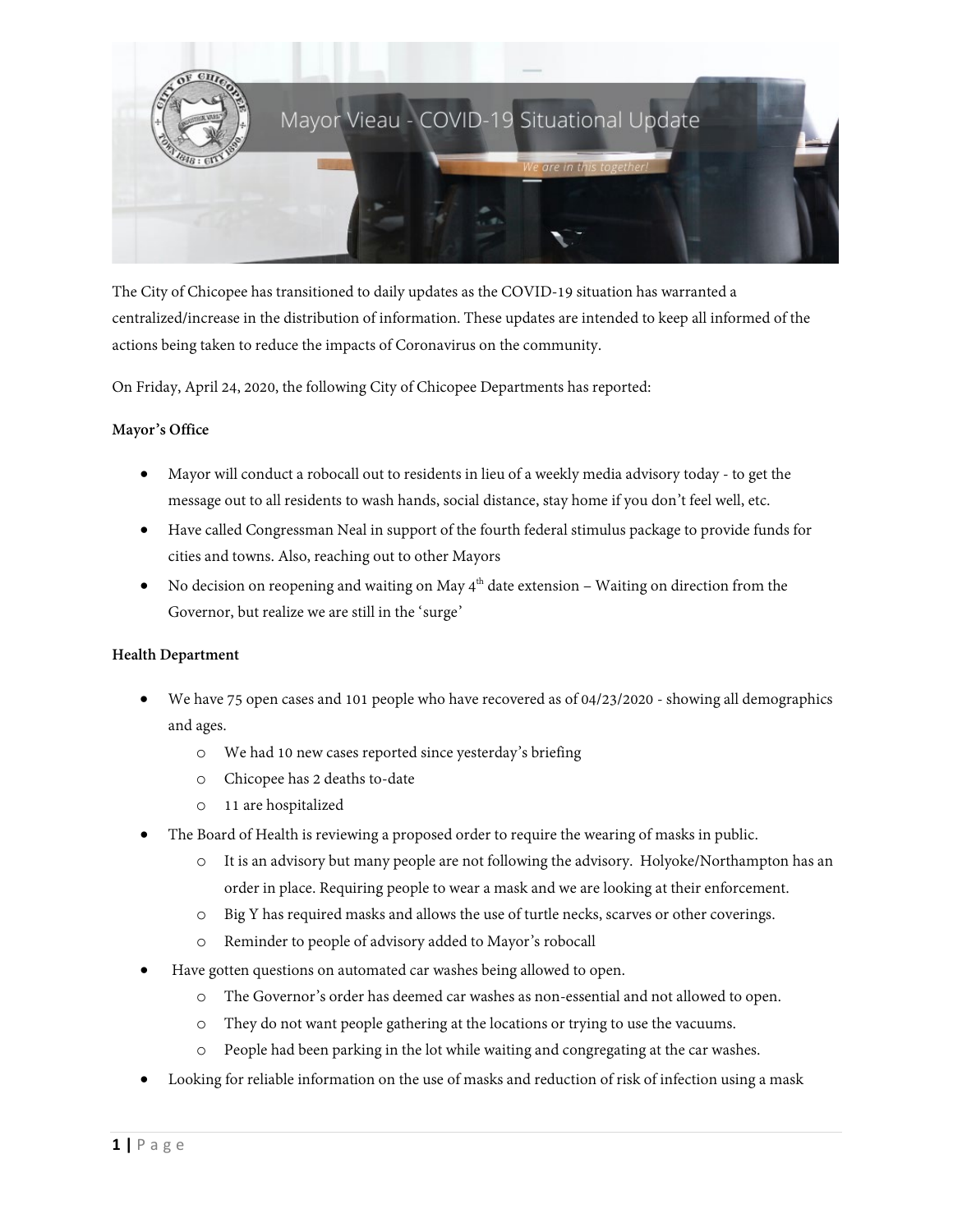- Nurses are tracing contacts and seeing more contacts with younger positive cases
- Received the \$14,000 Pioneer Valley Planning Council grant

### **Police Department**

- All officers are healthy and no new officers in self-quarantine
- Continue to assist the COA and the Health Department
- If a store has a mask requirement and a customer refuses to wear a mask the Police could arrest the customer for trespassing
- Continuing to educate people to wear masks as a safety concern
- We had one barber shop open and trimming customers' hair.
	- o The shop was closed and issued a warning
- The Police Department will continue to secure cloth masks
- Posted a message on message boards thanking our healthcare providers for their work

### **Fire Department**

- There is still one firefighter out with a positive test result under quarantine.
	- o All other firefighters are well and reporting for duty
- Doctors' have explained that research is showing individuals still testing positive up to six months after no longer exhibiting symptoms of the virus.
	- o Will continue to research and may have the officer get a different type of test to see if the test may influence the result for a recovered person.

### **Emergency Management**

- Have PPE available
- Cloth masks are being delivered
	- o City Hall workers next week
	- o Still need to provide some masks to the Parks Department
	- o Need more cloth masks and will coordinate with Police Department

### **COA**

- Preparing and Delivering Meals
	- o Over 100 already ordered
	- o Today's delivery will include a bag of groceries and roll of toilet paper to assist
- The Police Cadets will help with calls and items on Tuesday, Thursday and Friday mornings